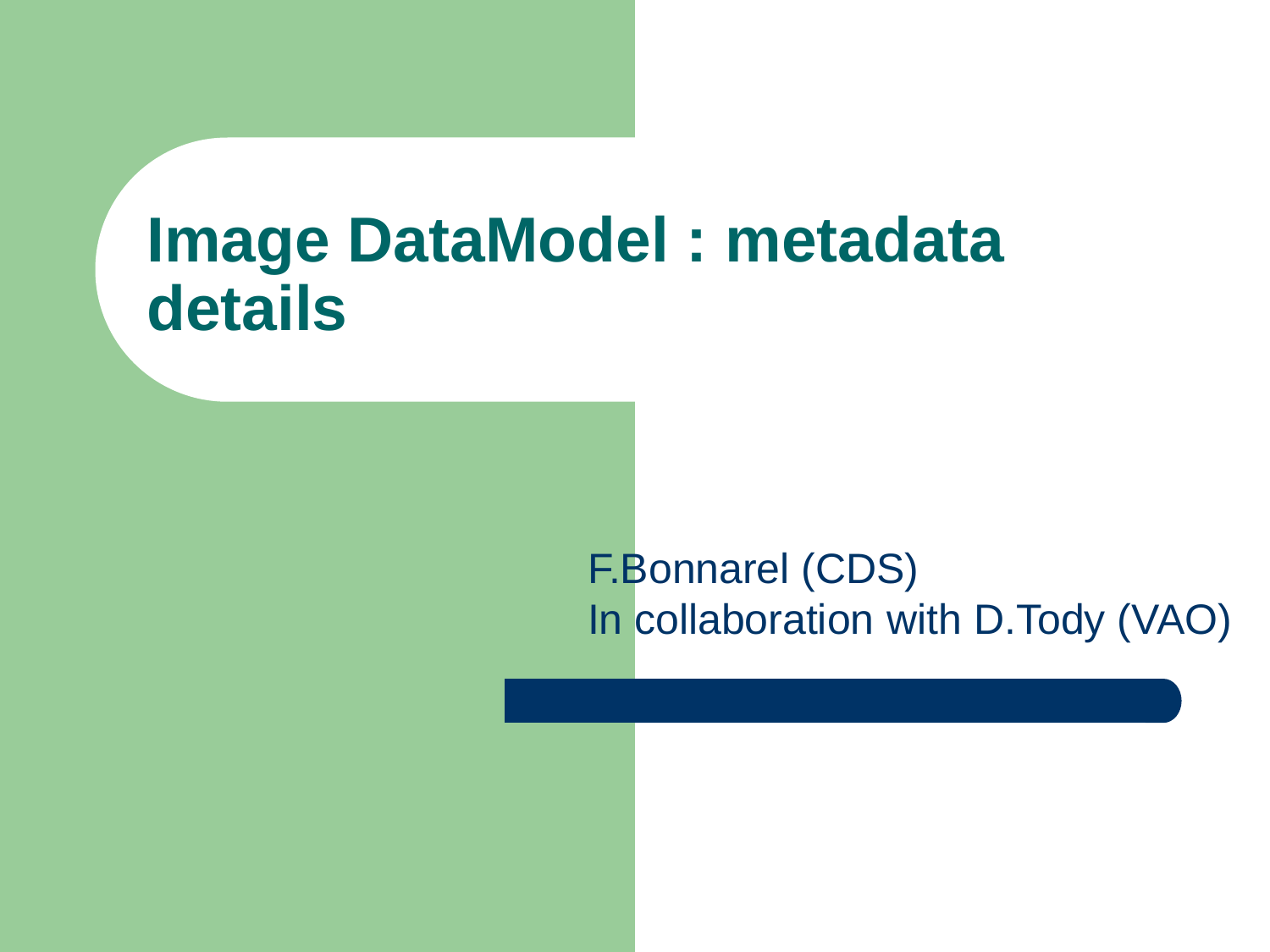#### **Basic metadata**

- Curation,
- Dataset,
- Target,
- Etc...:
	- All very close to SSA/Spectrum and **OBscore**



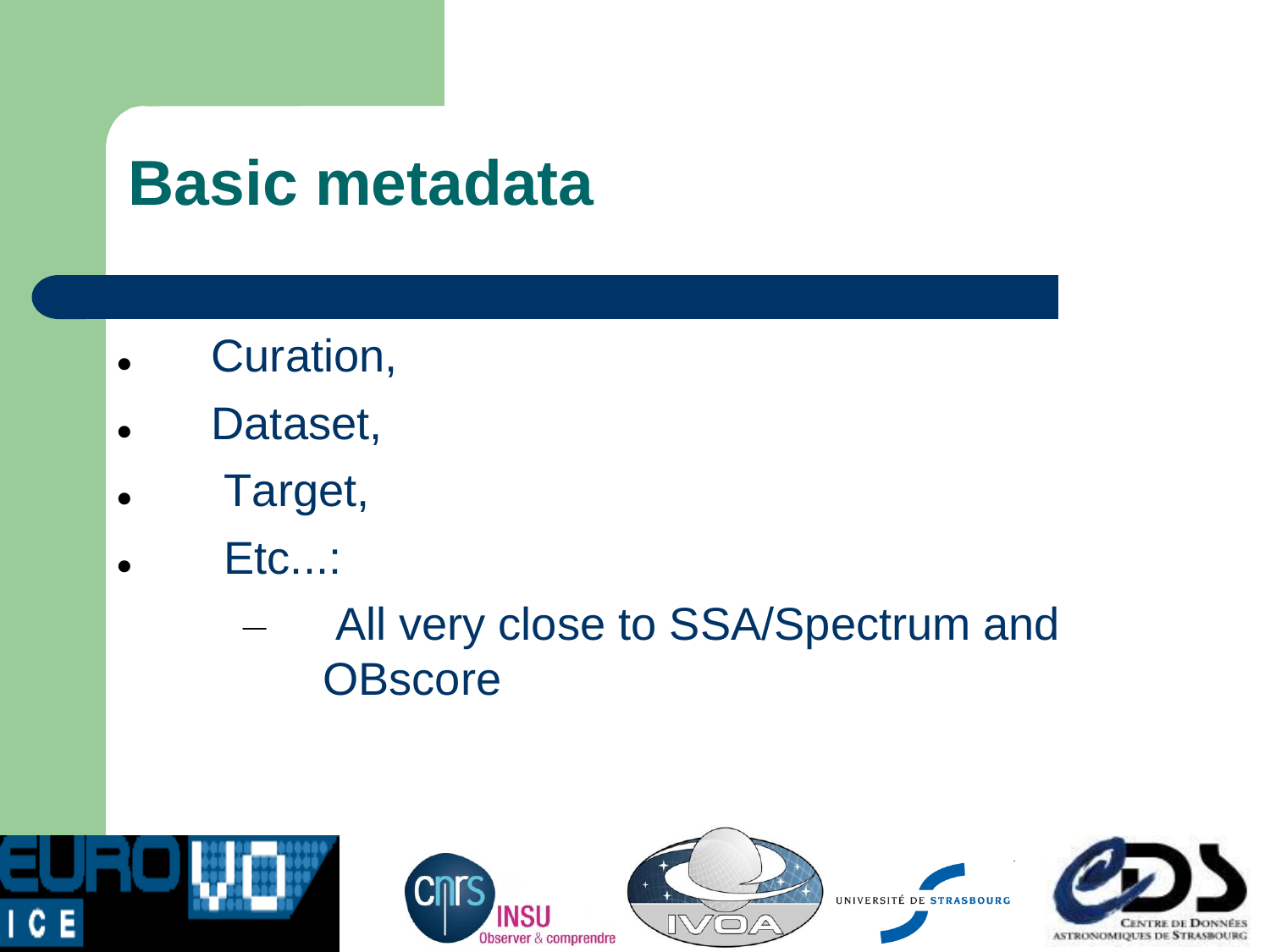## **Curation**

#### **Obstap**

- Curation.releaseDate
- Curation.PublisherDID
- Curation.PublisherID
- Curation.Reference
- Curation.Rights
- ImageDM

1 C E

- Curation.Date
- Curation.PublisherDID
- Curation.Reference
	- Curation.Rights





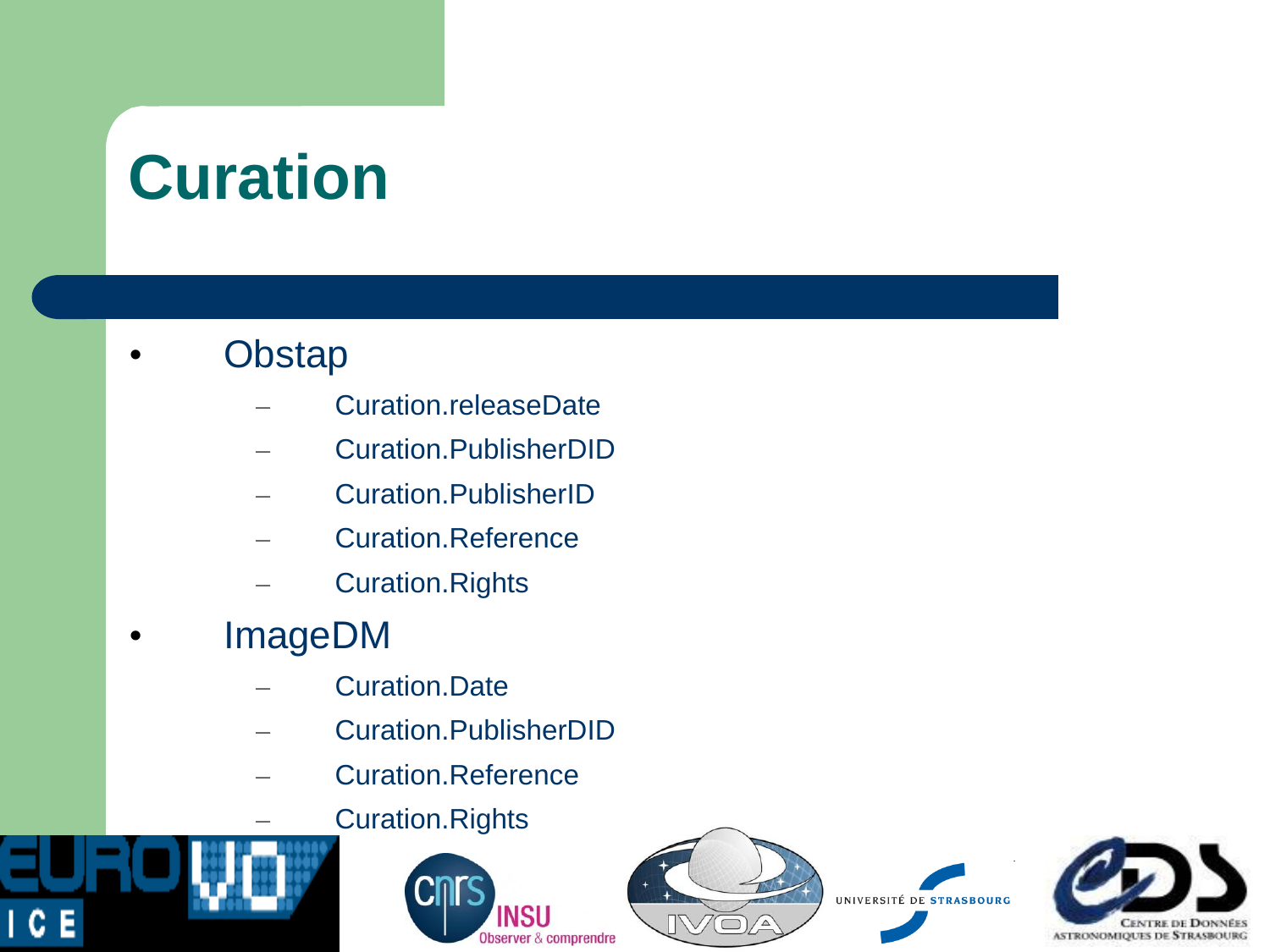## **Target**

- **ObsTap** 
	- Target.Name
	- Target.Class
- ImageDM
	- Target.Name
	- Target.Class
	- Target.Redshift
	- Target.VarAmpl

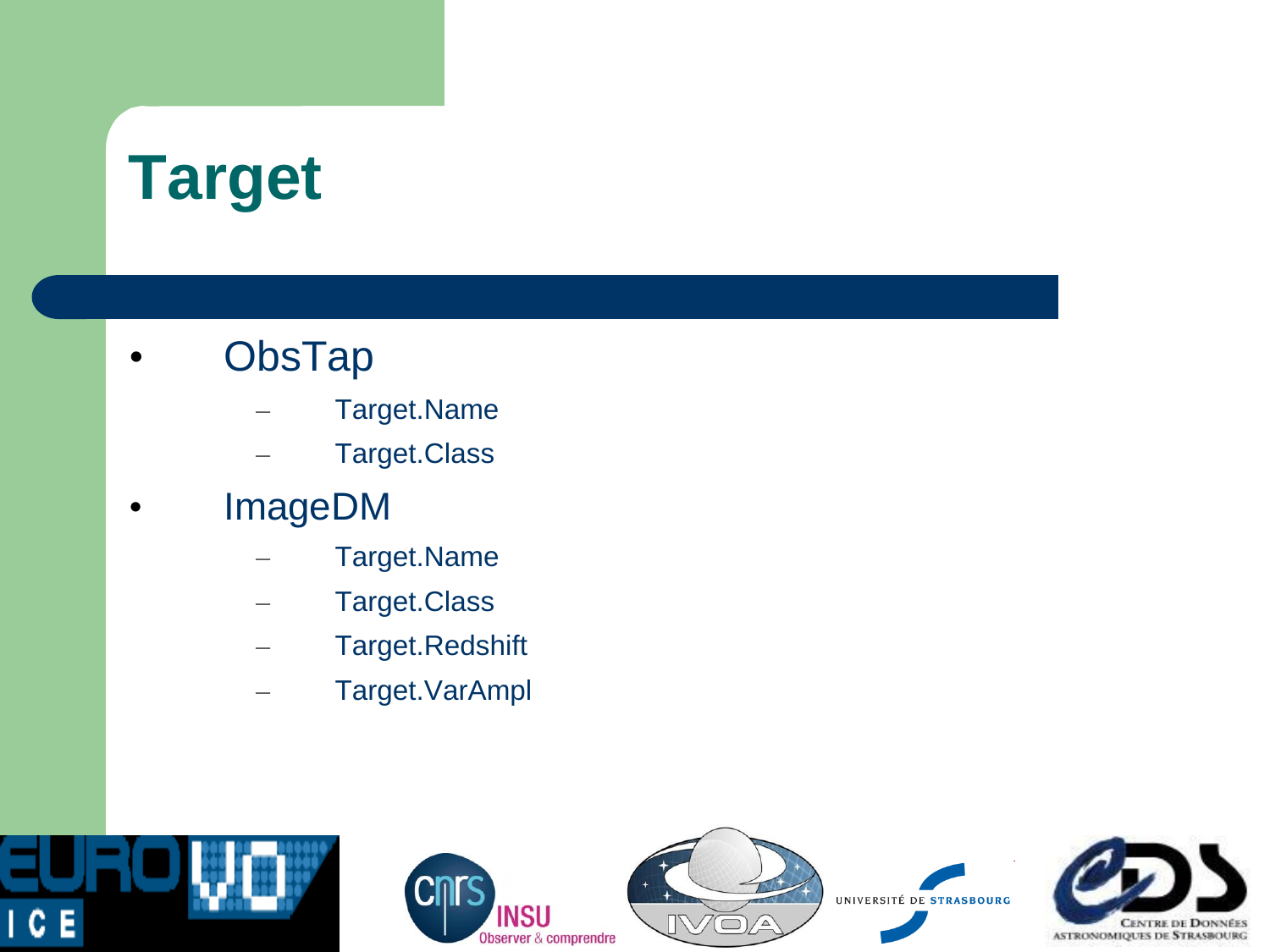## **Characterization: a few additions (char2)**

- **Polarization** 
	- PolarizationAxis ucd
	- PolarizationAxis stateList (or enumeration)
	- FluAxis (or observableAxis) for each Polarization parameter

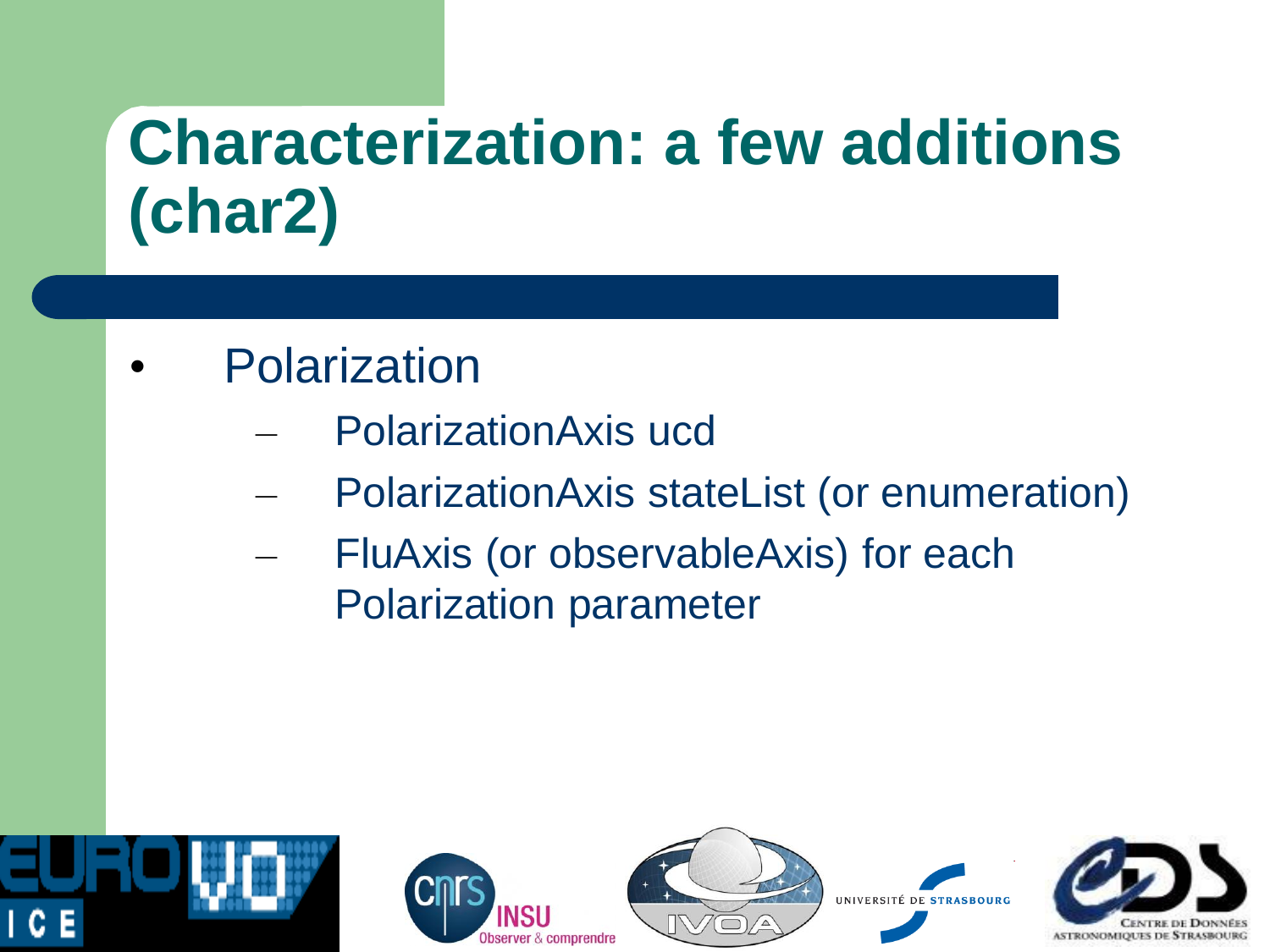## **Characterization: a few additions (char2)**

- Characterisation of Visibility data sets
	- Observable axes:
		- one for Visibility amplitude (give the axis name and define ucd for that)
		- and one for the phase
	- Uv coordinates : new spatial axis



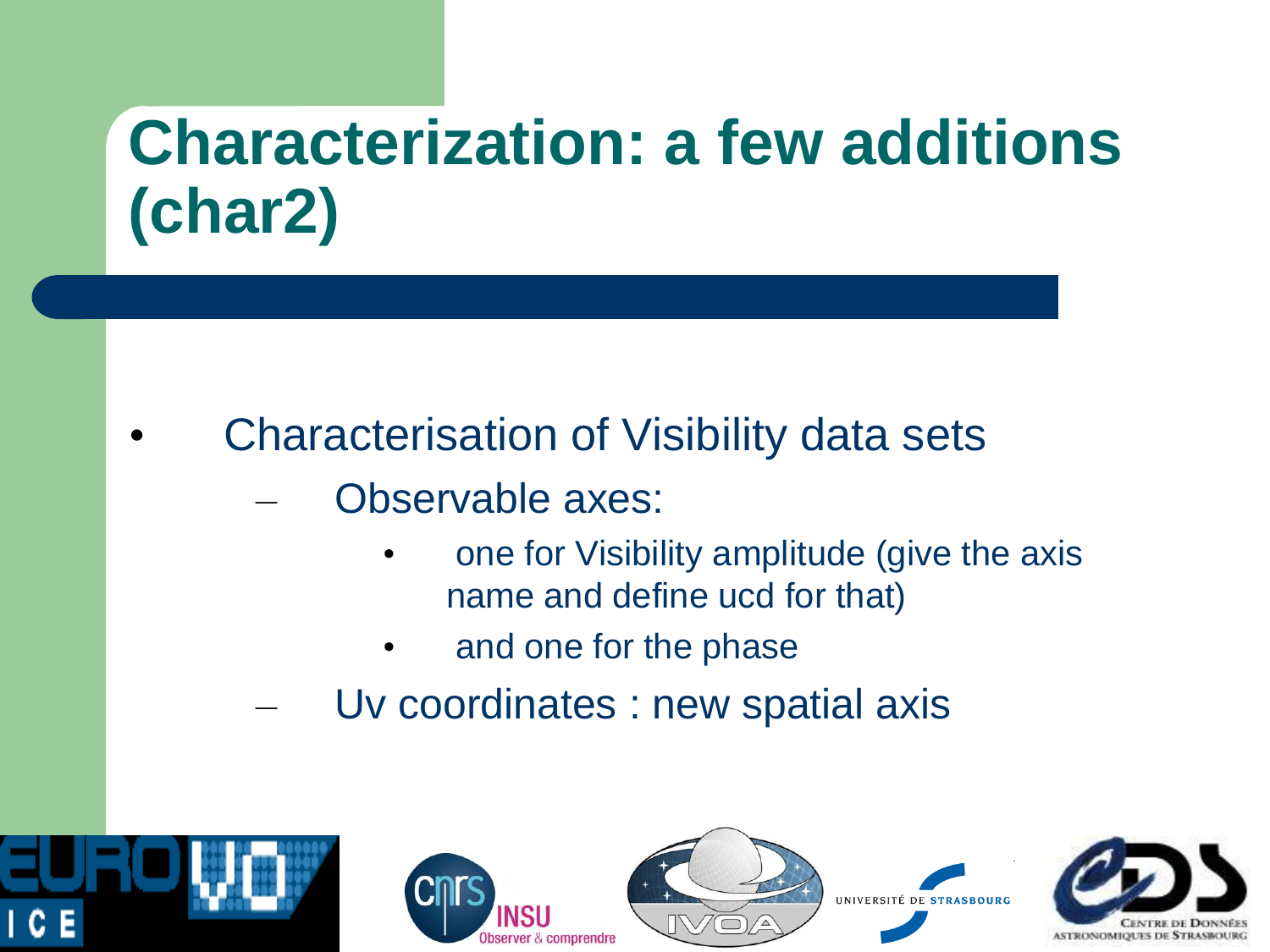## **Characterization: a few additions (char2)**

**PSF** 

-spatialAxis.resolution.refval.variationMap.Access

- Sensitivity/response n-D Maps
	- -\*Axis.coverage.sensitivity.variationMap.Access
- **Resolution variability**
- All designate pathes to these ancillary datasets
- How to implement : in main DAL response or via DataLinks ?







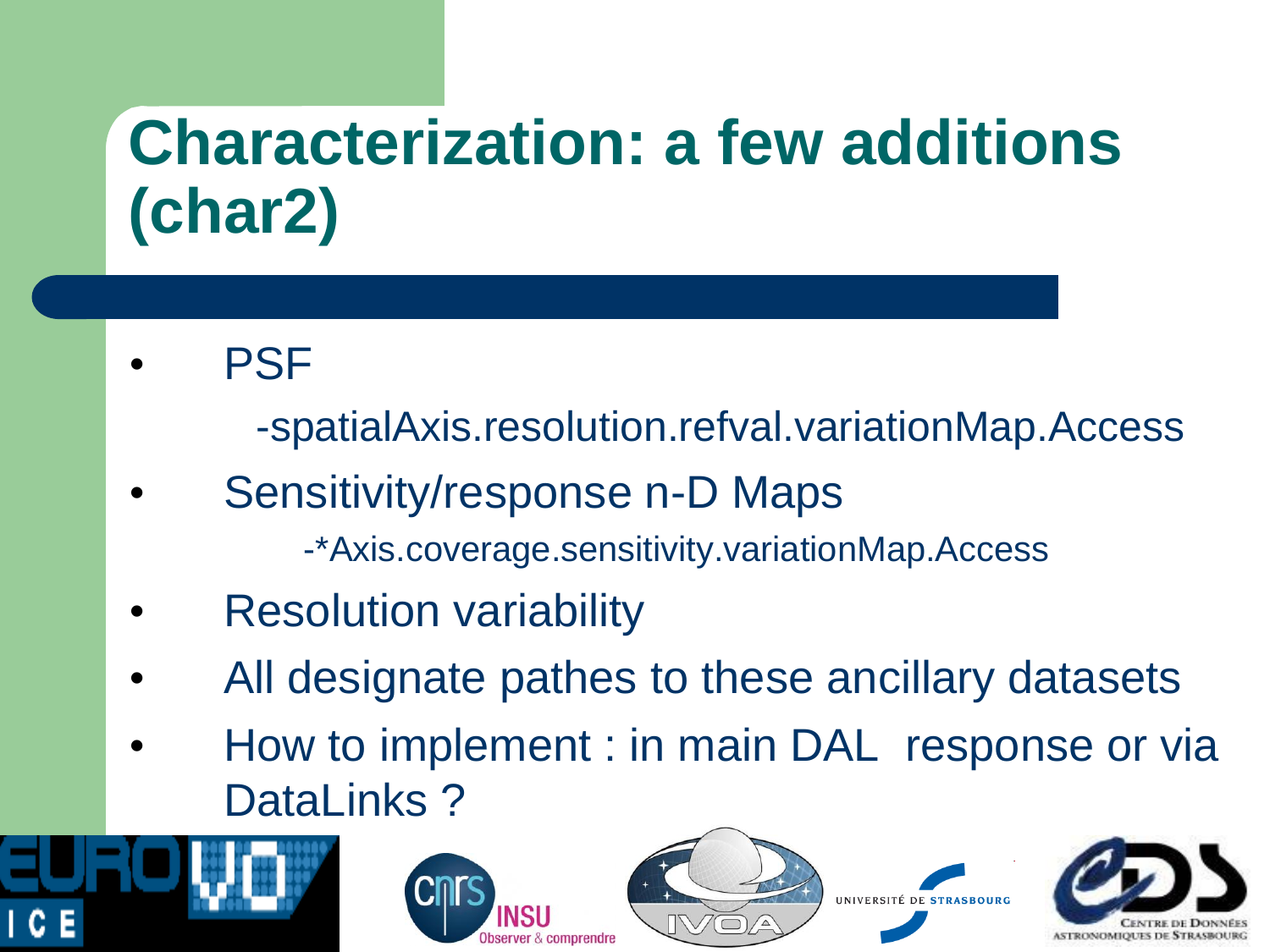# **Mapping : WCS and/or STC**

- **STC** mapping requires
	- Native data Coordinate system
	- Use a new cartesian coordinate system
		- CRVAL is « reference position » of the new system
		- The projection is the cart2DrefFrame.projection
		- The cd matrix is the cart2DrefFrame.Transform2Matrix







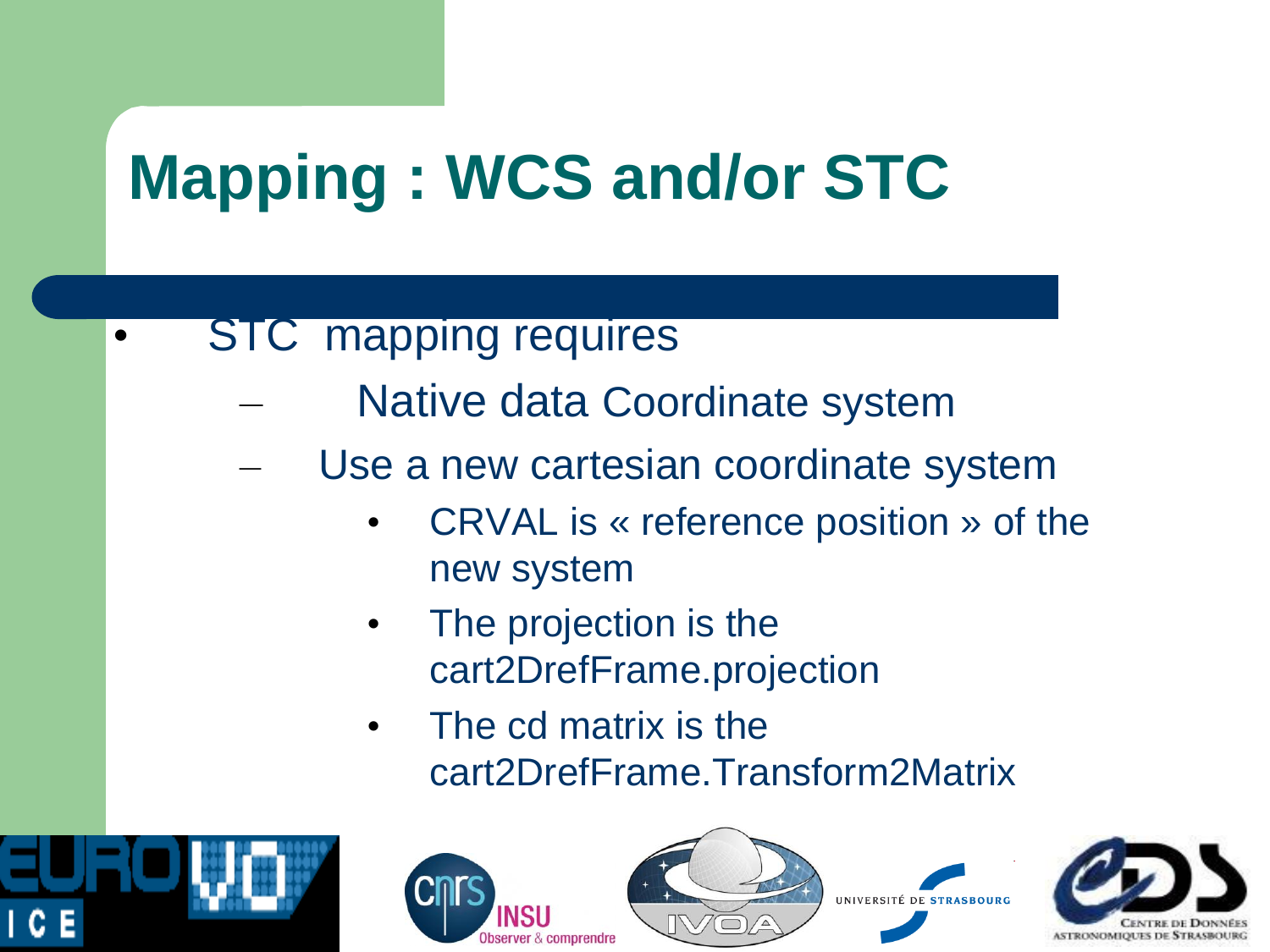# **Mapping : WCS and/or STC**

- CRPIX ? We should use a Pixel Coordinate system for that.
- ( is that the place to put matrix actually? )
- Can we express this system in STC-S?  $\rightarrow$  Usefull to express Queries
- These systems have to be encapsulated in a Mapping package anyway.